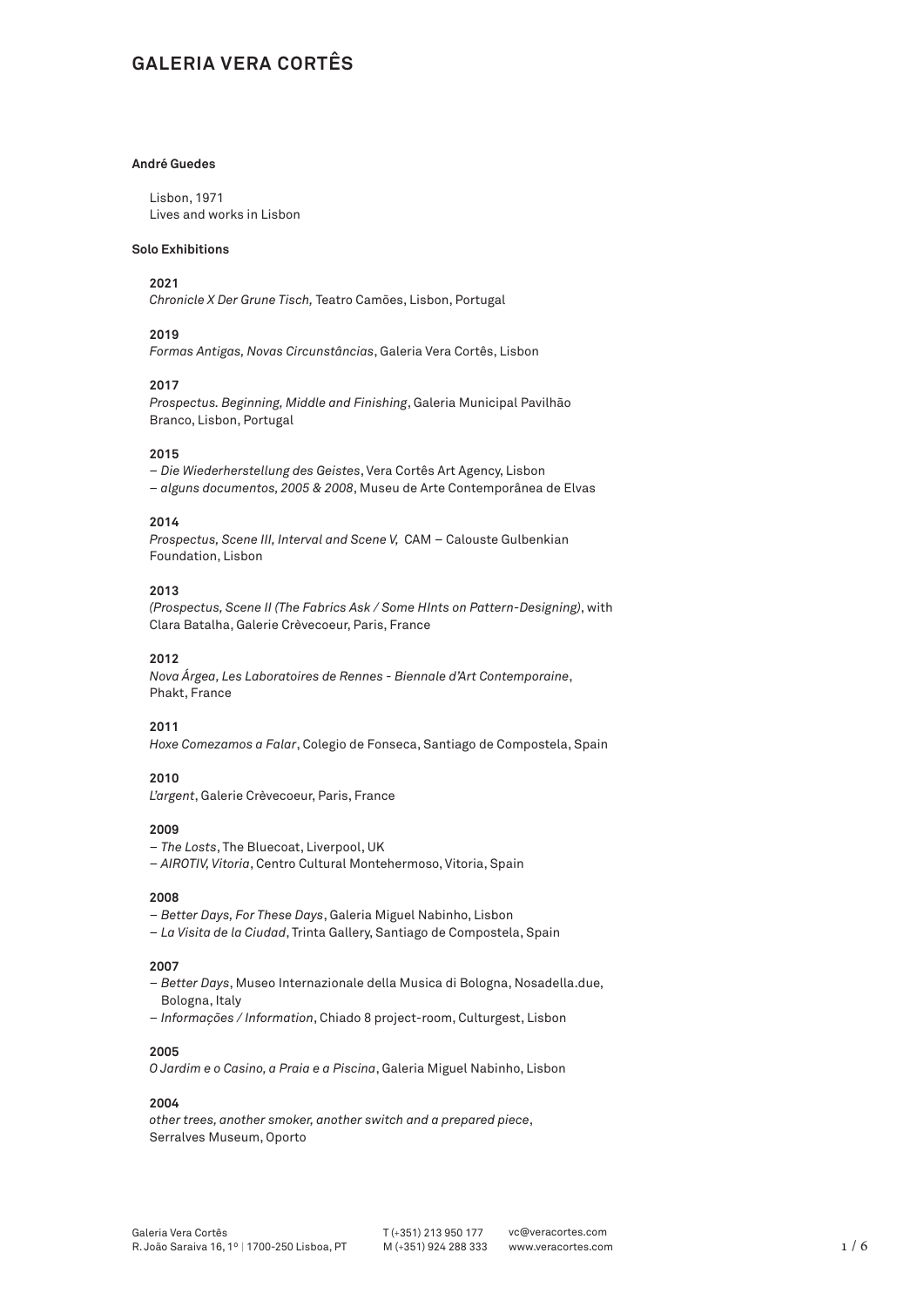#### **Group Exhibitions**

#### **2022**

*– Negócios Estrangeiros / Affaires Étrangères*, a program by At by Translation and AiR 351, Centro de Artes e Criatividade (CAC), Torres Vedras - Portugal and Laboratoires d'Aubervilliers, Paris - France

## **2020**

*– Outlooks on Art: Art in Series - Archivo Fundación Botín*, Centro Botín, Santander, Spain

*– Mural*, curated by Maria do Mar Fazenda, as part of TRAÇA – Mostra de Filmes de Arquivos Familiares 2020, Lisbon, Portugal

## **2019**

- *A oficina de pintura encarregar-se-á das partes pintadas do cenário,*  curated by Susana Pomba, Galeria Quadrum, Lisbon, Portugal
- *Trabalho capital,* curated by Paulo Mendes, Centro de Arte Oliva, São João da Madeira, Portugal

#### **2018**

- *The pull of a well placed comma.* From António Cachola Collection, Armando e Maria João Cabral Collection and José Carlos Santana Pinto Collection. Curated by João Mourão and Luís Silva. MACE Museu de Arte Contemporânea de Elvas, Portugal
- *Nous ne sommes pas le nombre que nous croyons être,* Cité Internationale des Arts, Paris, France

#### **2017**

- *COSMO/POLÍTICA #1: A Sexta Parte Do Mundo,* Museu do Neo-Realismo, Vila Franca de Xira, Portugal
- *Quote/unquote. Between appropriation and dialogue,* MAAT, Lisbon, Portugal
- *Uma Coleção = Um Museu | 2007–2017,* 10 anos do Museu de Arte Contemporêna de Elvas (MACE) – Coleção António Cachola, Elvas, Portugal
- *–Greater than the Sum*, curated by Kunsthalle Lissabon, DRAF, London, UK

# **2016**

*Abaixo as fronteiras! Vivam o Design e as Artes,* curated by Bárbara Coutinho, MUDE, Lisbon, Portugal

### **2015**

*Um Horizonte de Proximidades: Uma topologia a partir da Coleção António Cachola*, Arquipélago – Centro de Artes Contemporâneas, Azores

# **2014**

- *Textile Languages*, Thalie Art Project, Brussels, Belgium
- *Démocratie*, Tripod, Rezé, France

# **2013**

– *Sob o Signo de Amadeo*, CAM - Calouste Gulbenkian Foundation, Lisbon

#### **2012**

- *Riso*, EDP Foundation, Lisbon
- *Vérride*, LisbonWeek, Lisbon
- *Itinerarios 2011/12 (Prospectus, Scene I)*, Fundación Marcelino Botín, Santander, Spain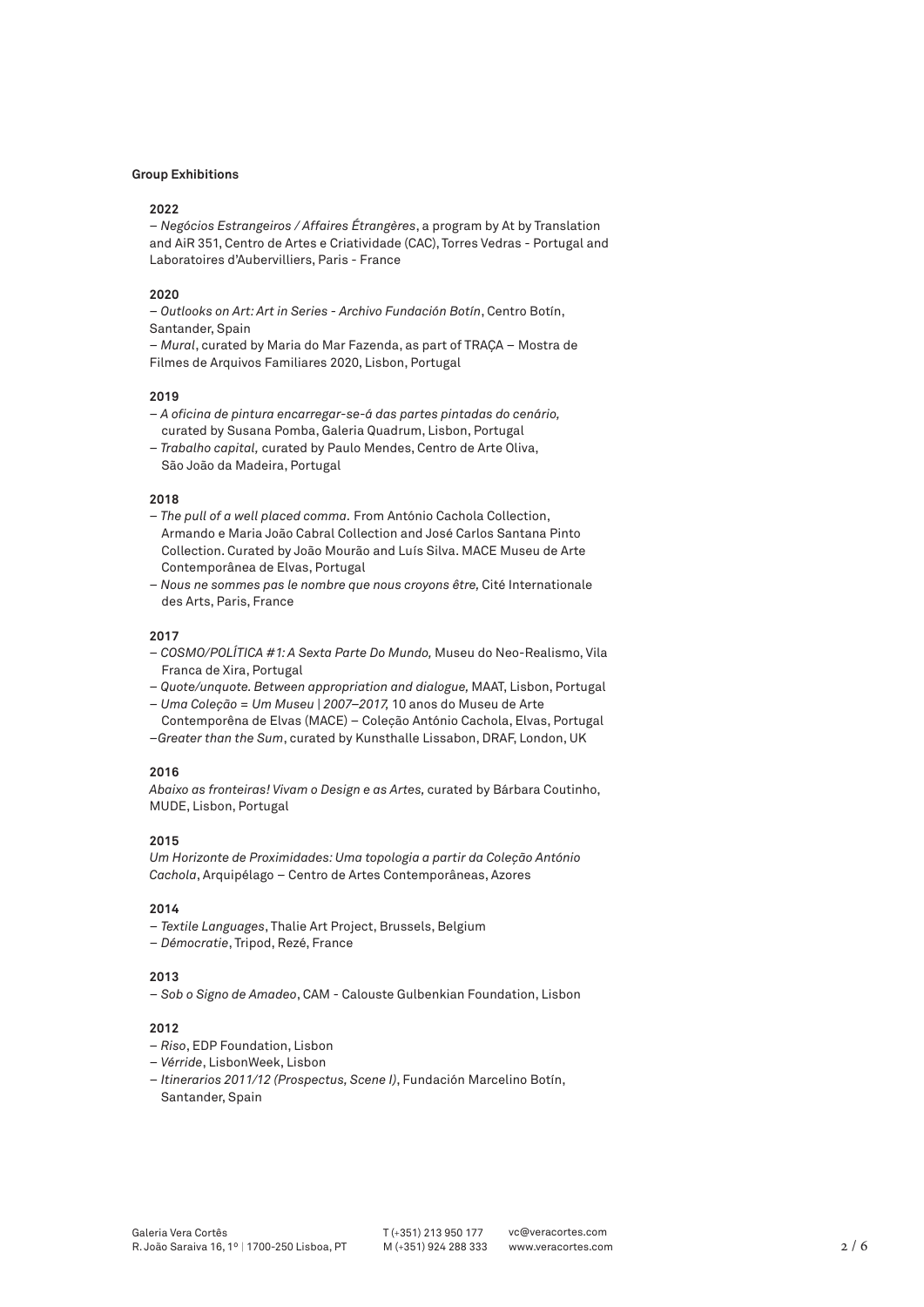- –*Narratives in Progress*, Likovni Salon, Celje, Slovenia
- *Play*, galeria Quadrum, Lisbon

#### **2010**

- *I'm not here. An exhibition without Francis Alys*, De Appel,
- Amsterdam, Netherlands
- *In Which the Wind is also a Protagonist*, La Génerale, Sèvres, France
- *Practising Memory*, Fondazione Pistoletto, Biella, Italy

## **2009**

*World Question Centre*, 2nd Athens Biennale, Athens, Greece

### **2008**

- *Disarming Matter*, Dunkers Kulturhus, Helsingborg, Sweden
- *El Museo es el Medio*, Koldo Mitxelena, San Sebastián, Spain
- *The Clearing*, Prague Triennale, Prague, Czech Republic

# **2007**

- *União Latina Arts Award*, Culturgest, Lisbon
- *Por Entre as Linhas*, Museu das Comunicações, Lisbon

# **2006**

*La Ciudad Interpretada,* (public space project) Santiago de Compostela, Spain

## **2005**

- *II Bienal de Jafre*, Girona, Spain
- *The Final Cut*, Palais de Tokyo, Paris, France

#### **Theatre & performance**

### **2017**

*Nova Árgea,* Maria Matos Teatro Municipal, Lisbon, Portugal *Noite de Estreia,* Acreção by Teatro Praga, Lisbon, Portugal

#### **2014**

*Nova, Caledónia*, with Miguel Loureiro, Culturgest, Lisbon

### **2013**

*Die Rebellen Haben Sich In Den Bergen Versteckt*, 'A Quest for Flight, or 'The Aurora of Psychedelia', The Barber Shop, Lisbon

## **2012**

– *Diálogo Oblíquo – Alma M. Karlin*, Old School, Teatro Praga, Lisbon – *Ensaio para Medeia II*, Navio Vazio, Oporto

#### **2011**

- *Pleasure Gardens*, Kunsthalle Lissabon, Lisbon
- *Sketches for Pleasure Gardens*, Gasworks, London, UK

### **2010**

*How to Merrily Roll Over an Exterior Emptiness*, in collaboration w. Miguel Loureiro, festival Alkantara, Oporto and Lisbon

## **2008**

*Inauguração* (Opening), Architecture's International Day, Architects' Association, Lisbon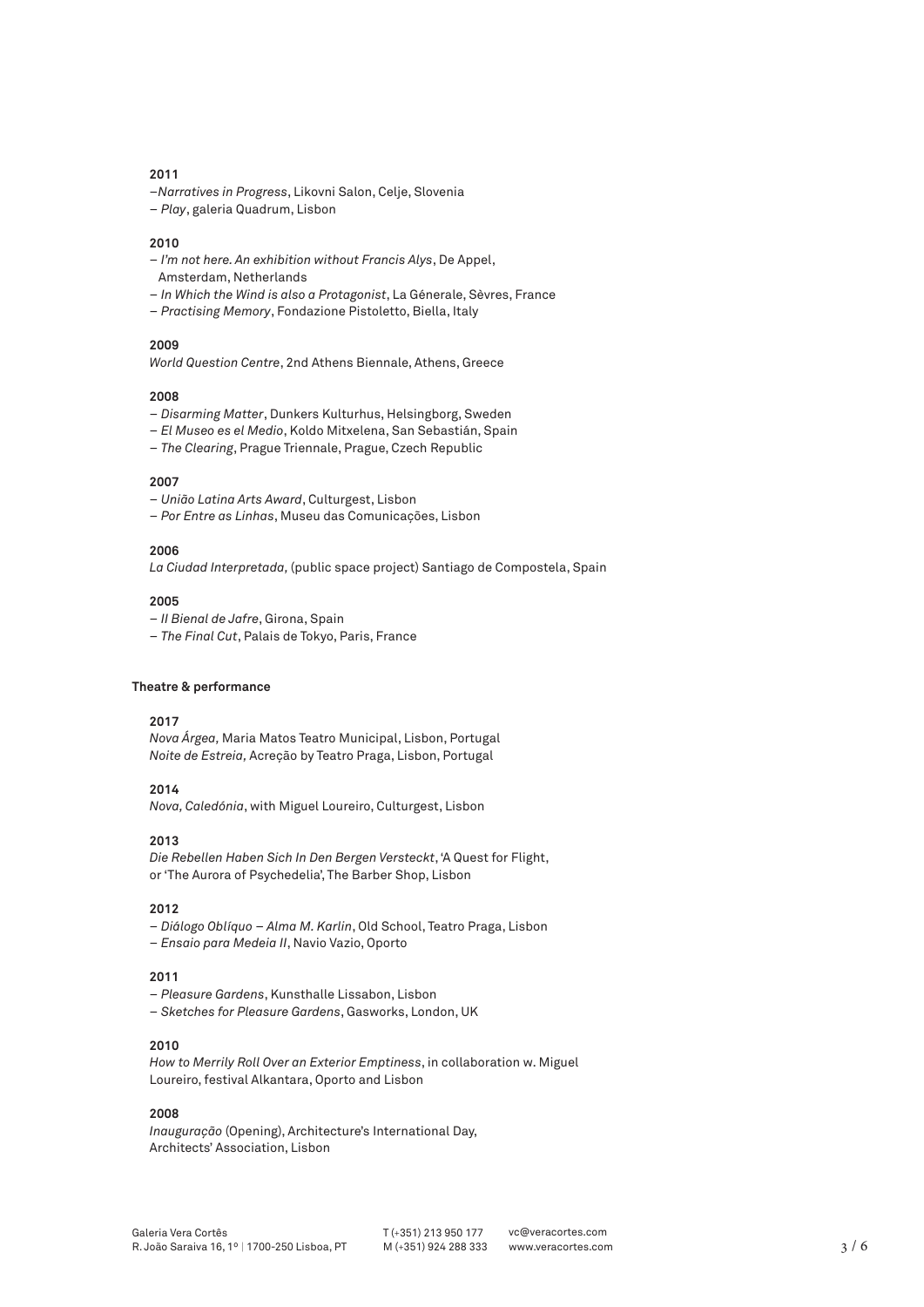*Aqui também Acabou*, with theatre company Cão Solteiro, Lisbon

#### **2006**

*Olimpo*, Mad Woman in the Attic project-space, Oporto

#### **2002**

*Quartet for the last day* (un-announced), Royal Square, Budapest, Hungary

## **Stage design (Selected)**

#### **2018**

- Quarto Minguante, Text by Joana Bértholo. Staging by Álvaro Correia. Teatro Nacional D. Maria II, Lisbon, Portugal
- *As Práticas Propiciatórias dos Acontecimentos Futuros,* by Vera Mantero Culturgest – Festival Alkantara, Lisbon, Portugal

# **2017**

*Peça feliz*, directed by Miguel Pereira, Teatro Maria Matos, Lisbon, Portugal

# **2016**

*The Impromptu at Versailles, by Jean-Baptiste Molière,* directed by Miguel Loureiro, Teatro Nacional D. Maria II, Lisbon, Portugal

# **2014**

– *Fábulas de Ésopo*, dir. by Miguel Loureiro, Teatro Há-que Dizê-lo, Lisbon – *Dia Conseguido*, dir. by David Santos, Teatro A Comuna, Lisbon

#### **2010**

*How to Merrily Roll Over an Exterior Emptiness*, Dir. with M. Loureiro, festival Alkantara, Lisbon and Oporto

# **2009**

*Bons Sentimentos, Maus Sentimentos*, choreography by Vera Mantero, Culturgest, Lisbon

# **2006**

*Hors-sujet ou le Bel ici*, choreography by Martine Pisani, Centre National de la Danse, Paris, France

# **2001**

*how to merrily roll over an Interior emptiness*, choreography by Vera Mantero, Gulbenkian Dance Company, Lisbon

## **Residency/research programs**

**2011** Gasworks, London, UK

**2009** The Bluecoat, Liverpool, UK

# **2007**

Nosadella.due, Bologna, Italy

# **2004-2005**

Le Pavillon, Palais de Tokyo, Paris, France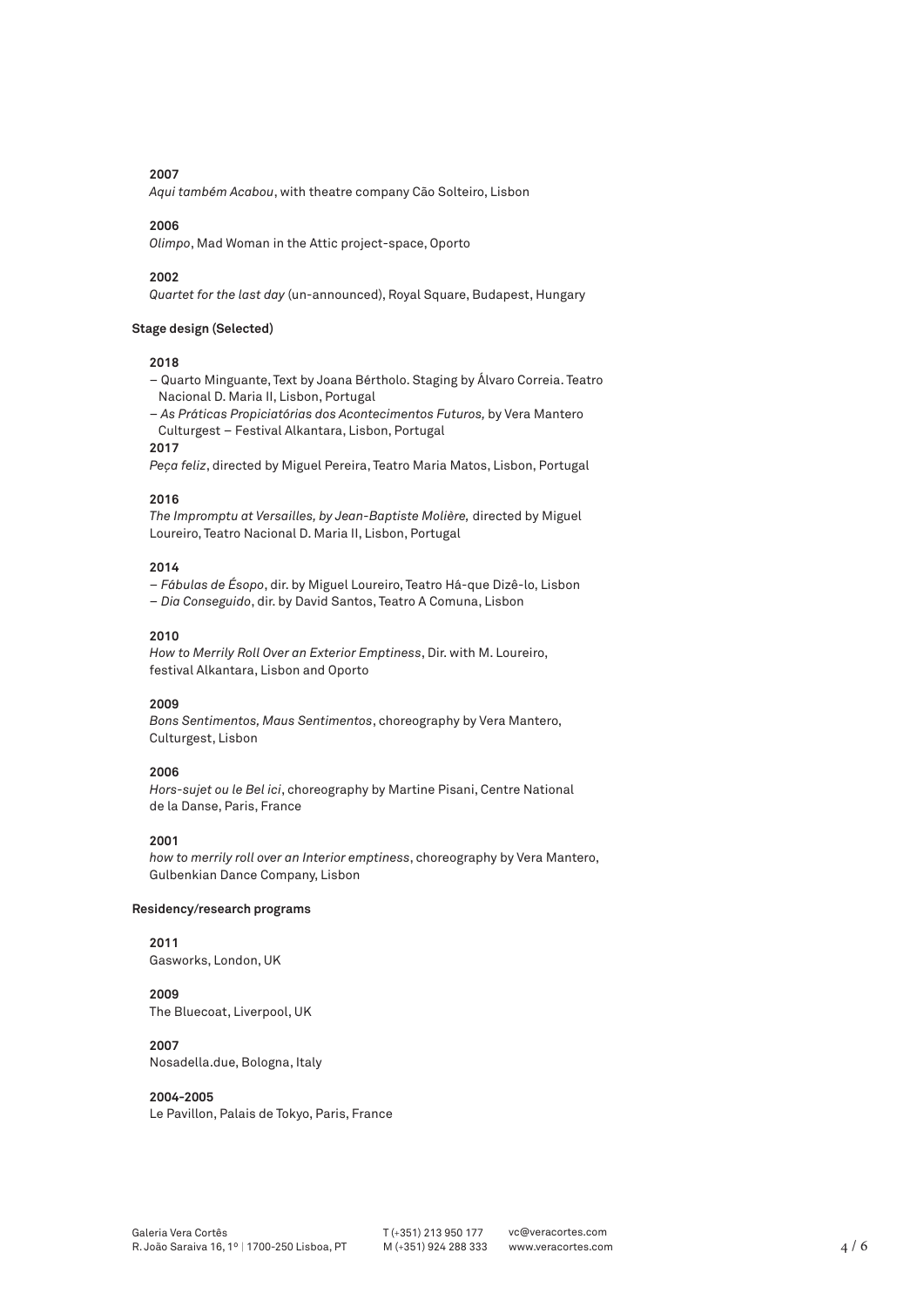Fondazione Pistoletto, Biella, Italy

## **Education**

### **2012 - in process**

Contemporary Art PHD, Colégio das Artes, Universidade de Coimbra, Portugal

# **2001-2002** Anthropology of Space MA, Universidade Nova, Anthropology Department, Lisbon **1996** Degree in Architecture, Universidade Técnica – Architecture Faculty, Lisbon, 1996

# **Awards**

**2007** União Latina Arts Award, Portugal

## **2001**

Public space project with Leonor Antunes, Rede de Escultura Urbana Contemporânea, Portugal

# **Publications (author/editor)**

#### **2019**

*André Guedes, Prospecto*, published by EGEAC, co-edited with Galerias Municipais/EGEAC, Portugal

# **2016**

*André Guedes, Sketches for an Anthology*, published and co-edited w. Kunsthalle Lissabon and CURA.BOOKS, Portugal

# **2014**

*Prospectus, Scene III, Interval and Scene V*, CAM – Calouste Gulbenkian Foundation, Lisbon

# **2011**

- *How to Merrily Roll Over an Exterior Emptiness* (book), co-edited w. M. Loureiro, Portugal
- *Hoxe Comezamos a Falar* (publication), Colegio de Fonseca, Santiago de Compostela, Spain

# **2009**

- *The Airotiv Papers* (artist book), co-published by Braço de Ferro (Oporto, Portugal) and The Physics Room (Christchurch), New Zealand
- *Appendix to the Objects and Photos Exhibited in the Former (…)* (publication), The Bluecoat, Liverpool, UK

#### **2005**

- *A Dois* (catalogue), editor, published by CENTA, Portugal
- *other trees, another smoker* (…) (catalogue), editor, texts by João Fernandes, Nuno Faria, A. Guedes), published by Serralves Foundation, Oporto